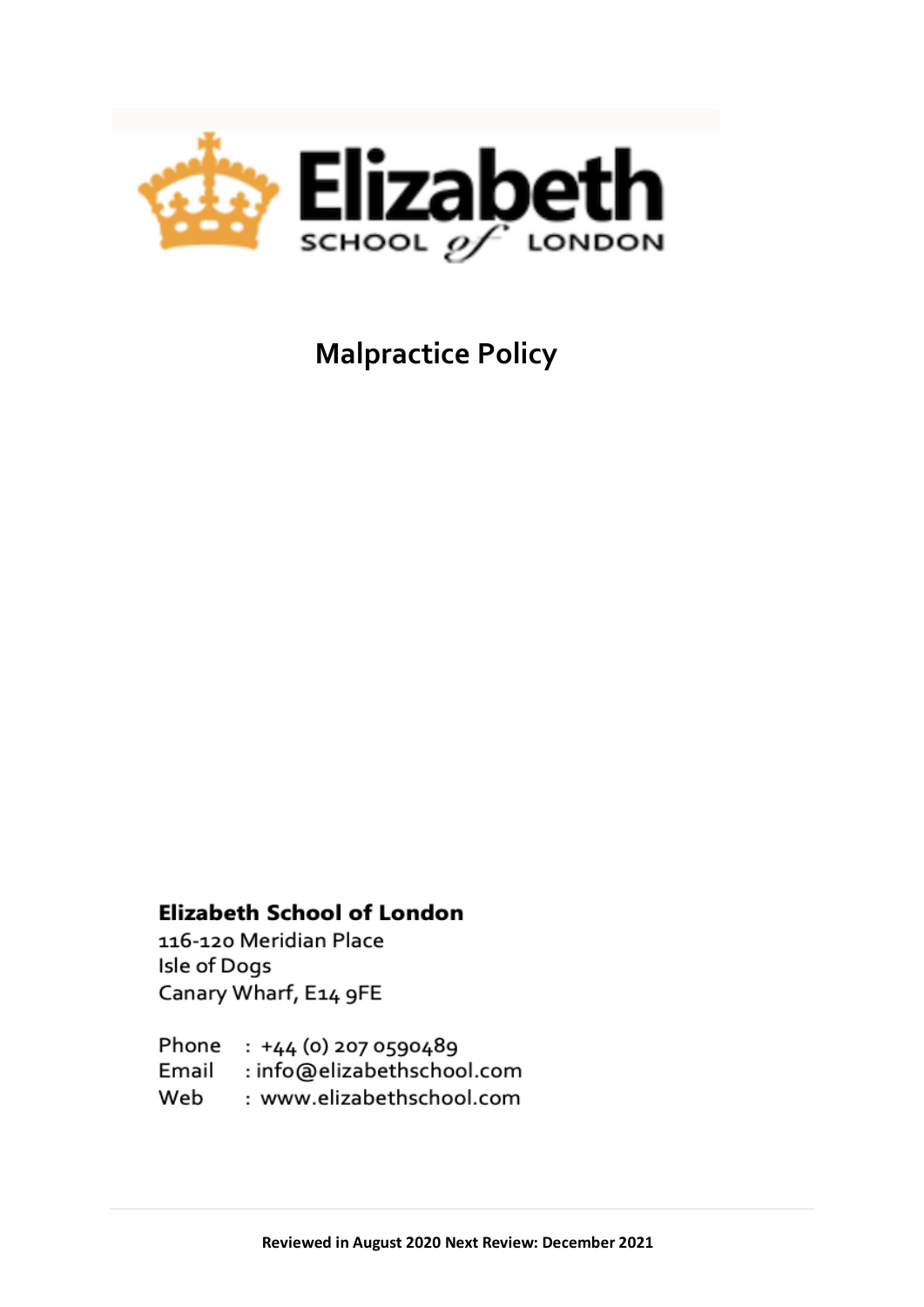# **Table of Contents**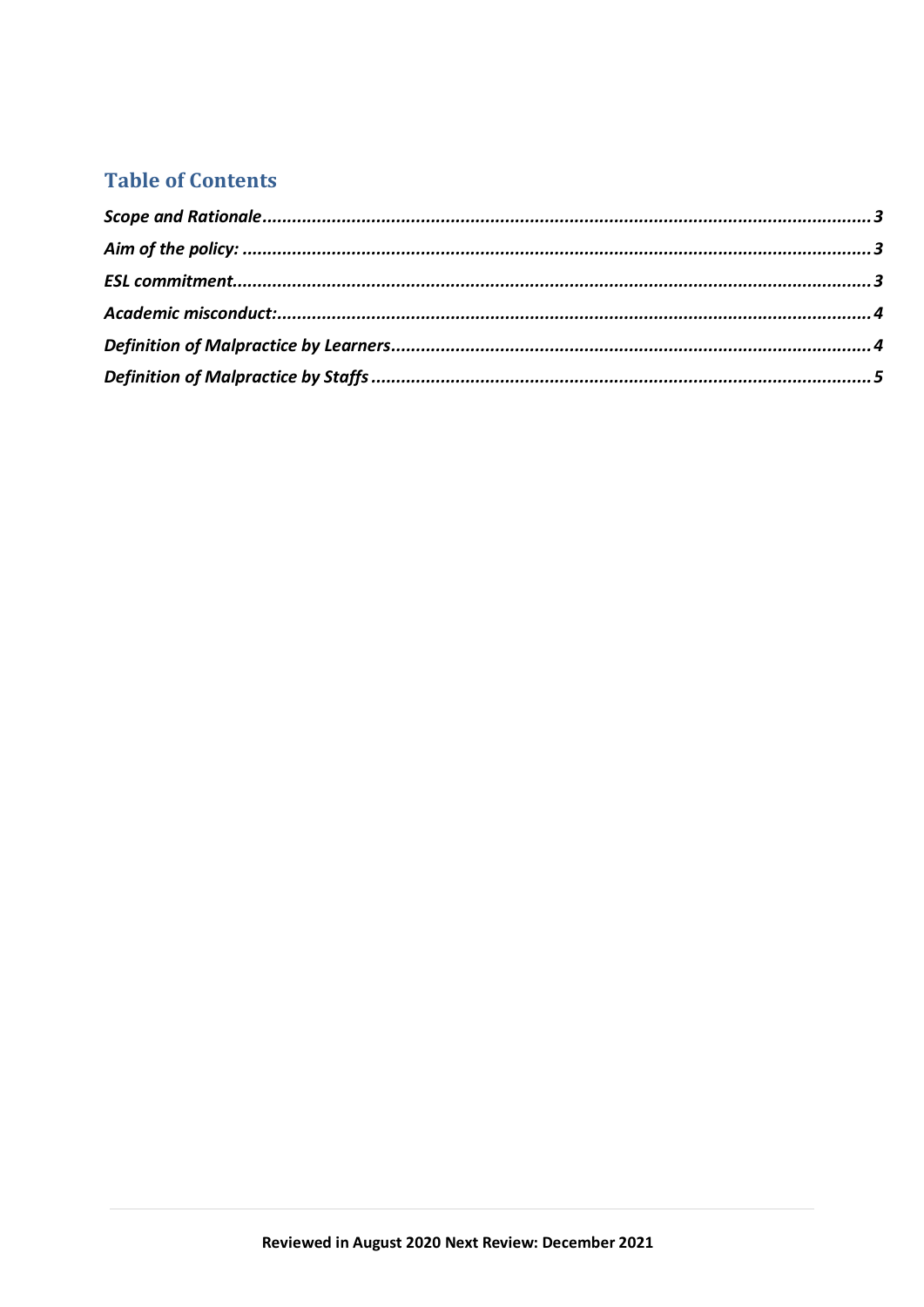The *Elizabeth School of London* operates processes to prevent, identify, investigate and respond to unacceptable academic practice

#### <span id="page-2-0"></span>**Scope and Rationale**

This policy sets out how ESL addresses any issues regarding malpractice. This policy applies to all staffs and students at the *Elizabeth School of London*.

The College has an obligation to its students, partner universities, employers and Awarding Organisations and/or Bodies to ensure that the qualifications its students receive are a fair and accurate representation of their work, and of the knowledge and skills attained. If a student passes an assessment, or gets a qualification, by unfair means then this is unfair to those who have achieved the same qualification fairly.

#### <span id="page-2-1"></span>**Aim of the policy:**

- $\triangleright$  To identify and minimise the risk of malpractice by staff or learners
- $\triangleright$  To respond to any incident of alleged malpractice promptly and objectively
- ➢ To standardise and record any investigation of malpractice to ensure openness and fairness
- $\triangleright$  To impose appropriate penalties and/or sanctions on learners or staff where incidents (or attempted incidents) of malpractice are proven
- $\triangleright$  To protect the integrity of ESL and its qualifications.

#### <span id="page-2-2"></span>**ESL commitment**

- seek to avoid potential malpractice by using the induction period to inform learners of the College's policy on malpractice and the penalties for attempted and actual incidents of malpractice
- show learners the appropriate formats to record cited texts and other materials or information sources
- ask learners to declare that their work is their own
- ask learners to provide evidence that they have interpreted and synthesised appropriate information and acknowledged any sources used
- Conduct an investigation in a form commensurate with the nature of the malpractice allegation. Such an investigation will be supported by the Principal and all personnel linked to the allegation. It will proceed through the following stages:
- make the individual fully aware at the earliest opportunity of the nature of the alleged malpractice and of the possible consequences, should the allegation of malpractice be proven
- give the individual the opportunity to respond to the allegations made
- inform the individual of the avenues for appealing against any judgment made
- document all stages of any investigation.

Where malpractice is proven, **ESL**/Centre will apply penalties / sanctions appropriate to the nature of the malpractice under review.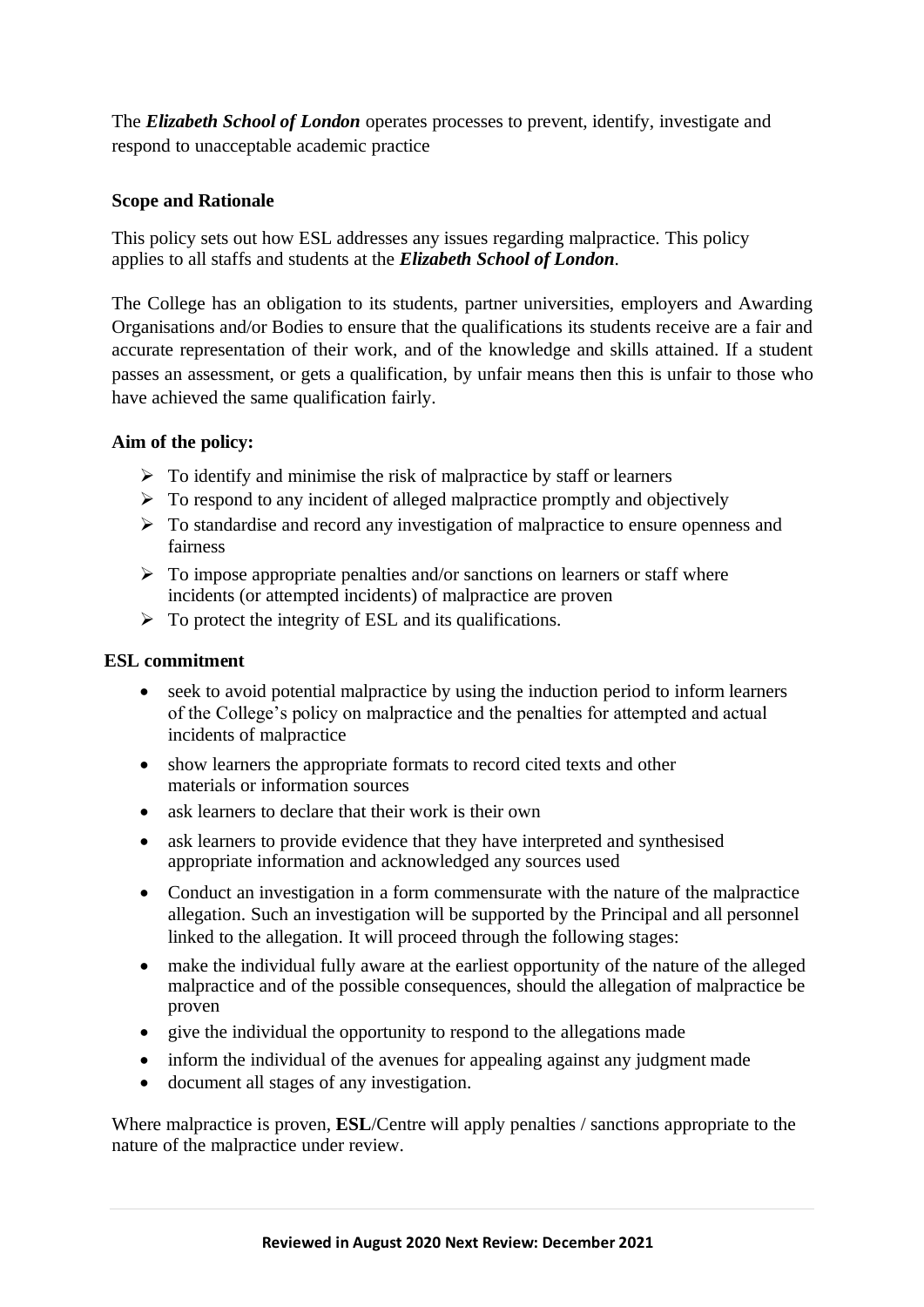Academic misconduct is any action or attempted action that may result in creating an unfair academic advantage for one or an unfair academic advantage or disadvantage for any other member or members of the academic community. This includes a wide variety of behaviours such as cheating, plagiarism, altering academic documents or transcripts, gaining access to materials before they are intended to be available, and helping a friend to gain an unfair academic advantage.

#### <span id="page-3-0"></span>**Academic misconduct:**

Academic misconduct includes but is not limited to:

- Use of published work without referencing
- Copying published work of others but with minimal paraphrasing.
- copying coursework essays or allowing your work to be copied
- Submitting previously submitted for another course or programme of study
- collaborating with any other person when the work is supposed to be individual
- taking another person's computer file/program/designs/drawings
- submitting another person's work as your own
- the use of unacknowledged material published on the web
- Purchase, or evidence of the intention to purchase, material from a third party to
- Use in full or part in any form of assessed work
- bringing unauthorised material into an examination, including material programmed
- Into a calculator and/or other electronic devices
- Communicating with or helping other persons during an examination.
- obtaining a copy of the examination paper in advance
- persuading another person to sit the examination in one's place
- attempting to complete an exam by any other unfair means
- falsifying the results of practical activities

### <span id="page-3-1"></span>**Definition of Malpractice by Learners**

This list is not exhaustive and other instances of malpractice may be considered by the College at its discretion:

- $\triangleright$  plagiarism of any nature
- $\triangleright$  collusion by working collaboratively with other learners to produce work that is submitted as individual learner work
- $\triangleright$  copying (including the use of ICT to aid copying)
- $\triangleright$  deliberate destruction of another's work
- $\triangleright$  fabrication of results or evidence
- $\triangleright$  false declaration of authenticity in relation to the contents of a portfolio or coursework
- ➢ Impersonation by pretending to be someone else in order to produce the work for another or arranging for another to take one's place in an assessment/examination/test.